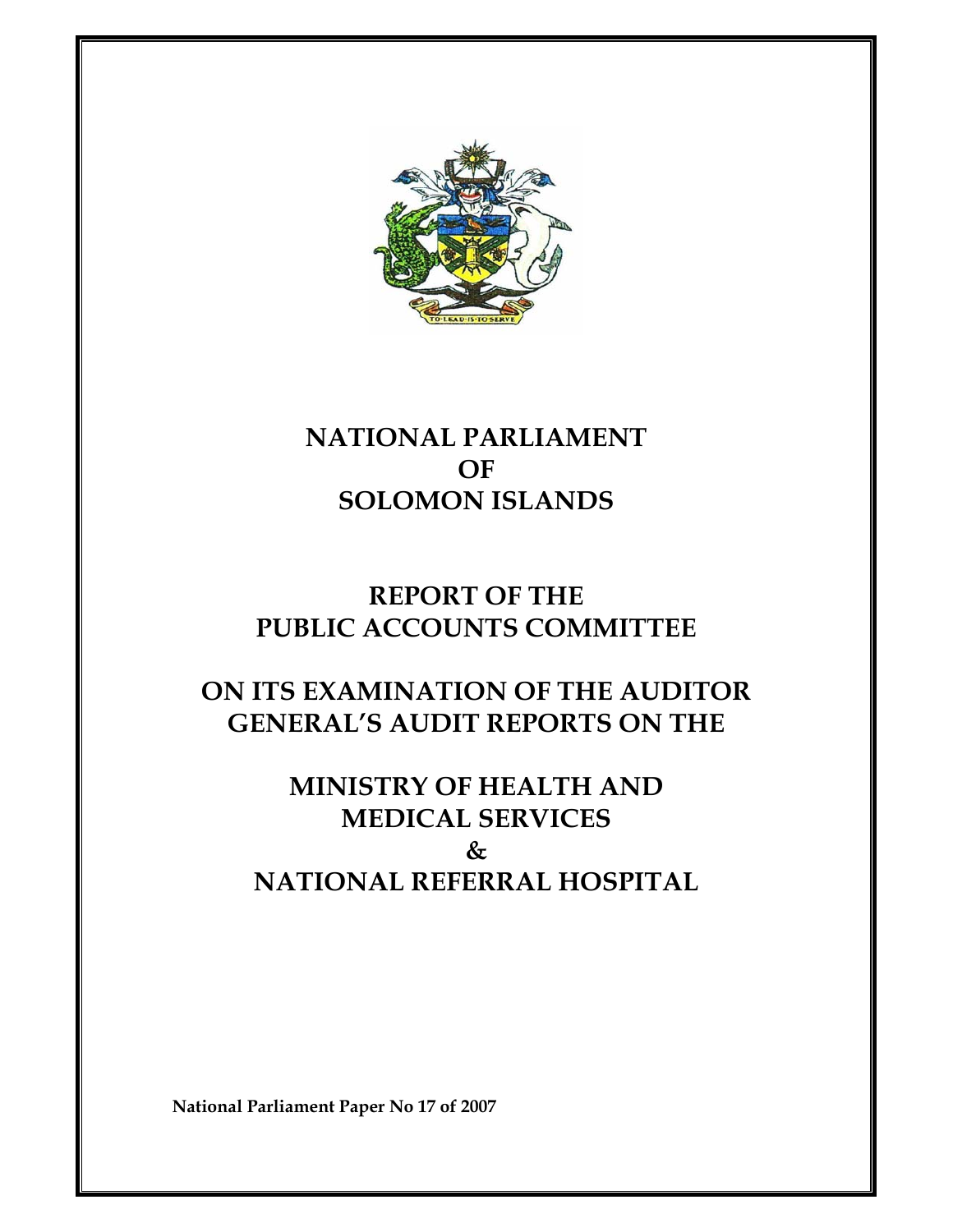# **TABLE OF CONTENTS**

| REPORT INTO THE MINISTRY OF HEALTH AND      |  |
|---------------------------------------------|--|
|                                             |  |
|                                             |  |
|                                             |  |
|                                             |  |
|                                             |  |
|                                             |  |
|                                             |  |
|                                             |  |
|                                             |  |
|                                             |  |
|                                             |  |
|                                             |  |
|                                             |  |
|                                             |  |
| APPENDIX 1 MINUTES OF PROCEEDINGS 13        |  |
| APPENDIX 2 WITNESSES AND TABLED DOCUMENTS17 |  |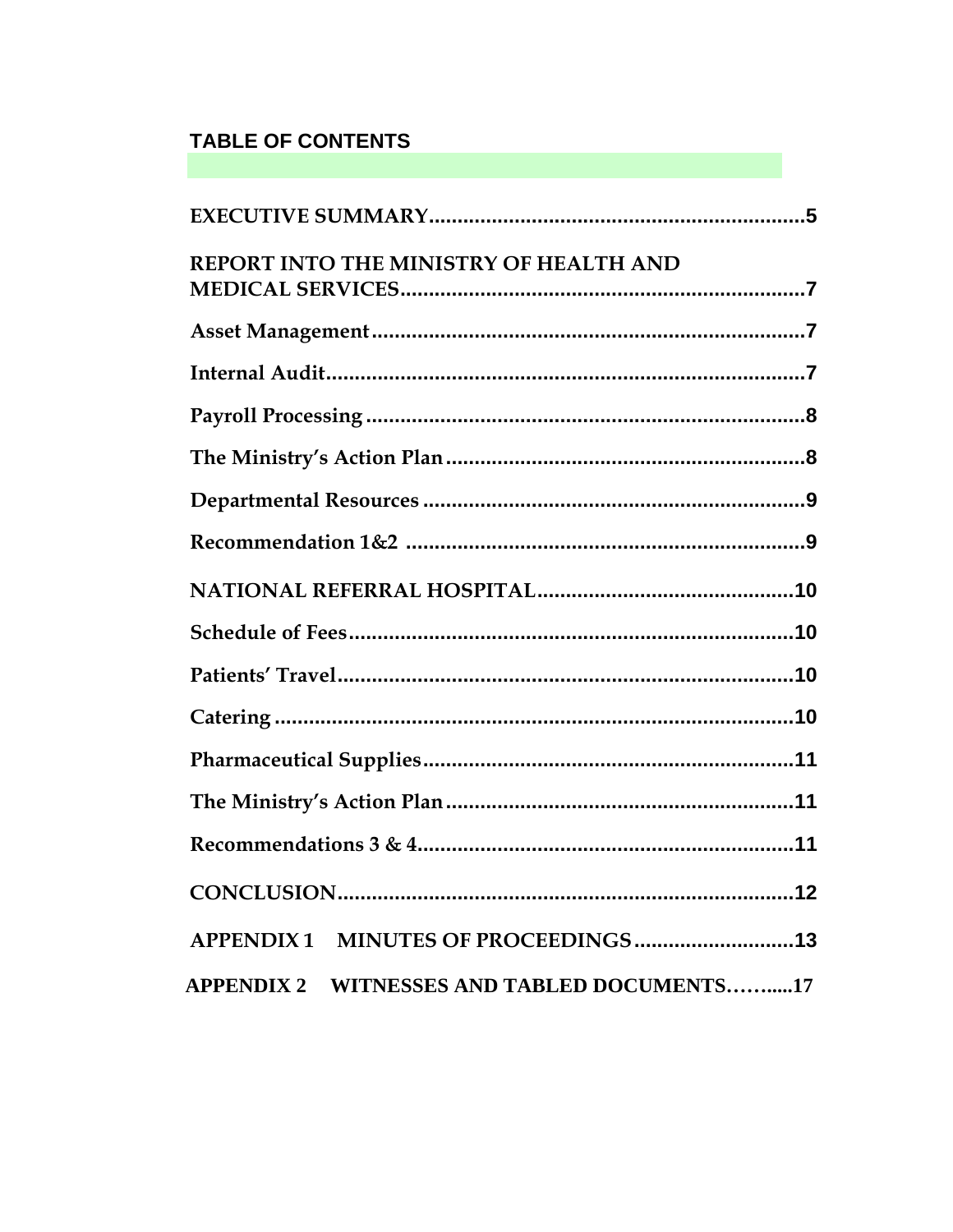# **REPORT OF THE PUBLIC ACCOUNTS COMMITTEE**

Mr. Speaker,

Pursuant to Parliament Standing Order No.69 (1) [a], it is an honour and pleasure for me Sir, to present the Report of the Public Accounts Committee for laying before Parliament.

Honorable Francis Zama, MP Chairman Public Accounts Committee

30th January 2007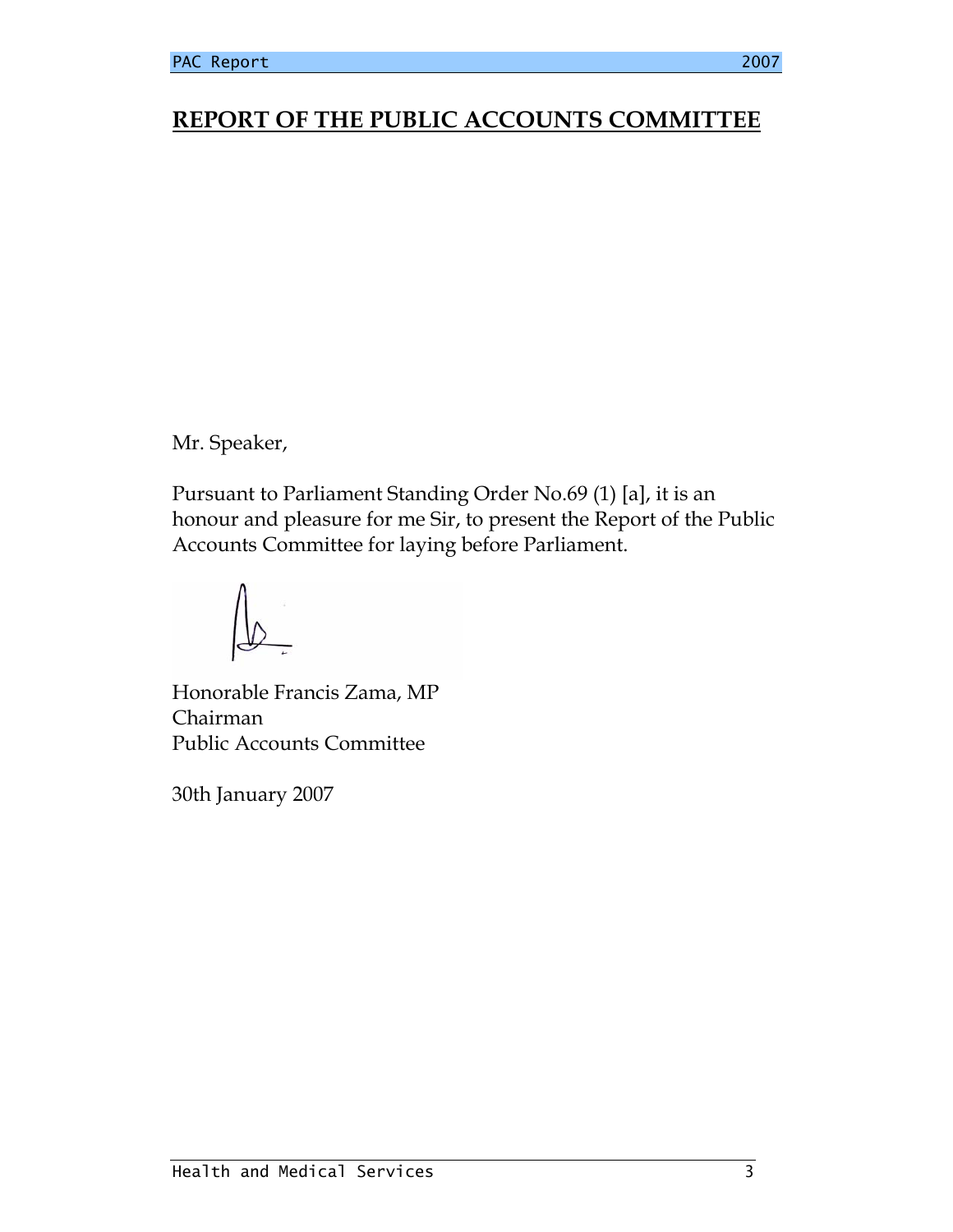## **The Members of the Public Accounts Committee are:**



Hon. Francis Zama, MP Chairman

 $\mathcal{O}$ 

Hon. Fred Fono, MP Member

Hon. Johnson Koli, MP Member

Hon. Severino Nuaiasi, MP

Member

Hon. Selwyn Riumana, MP Member

Mr Floyd Augustine Fatai, Auditor General

Secretary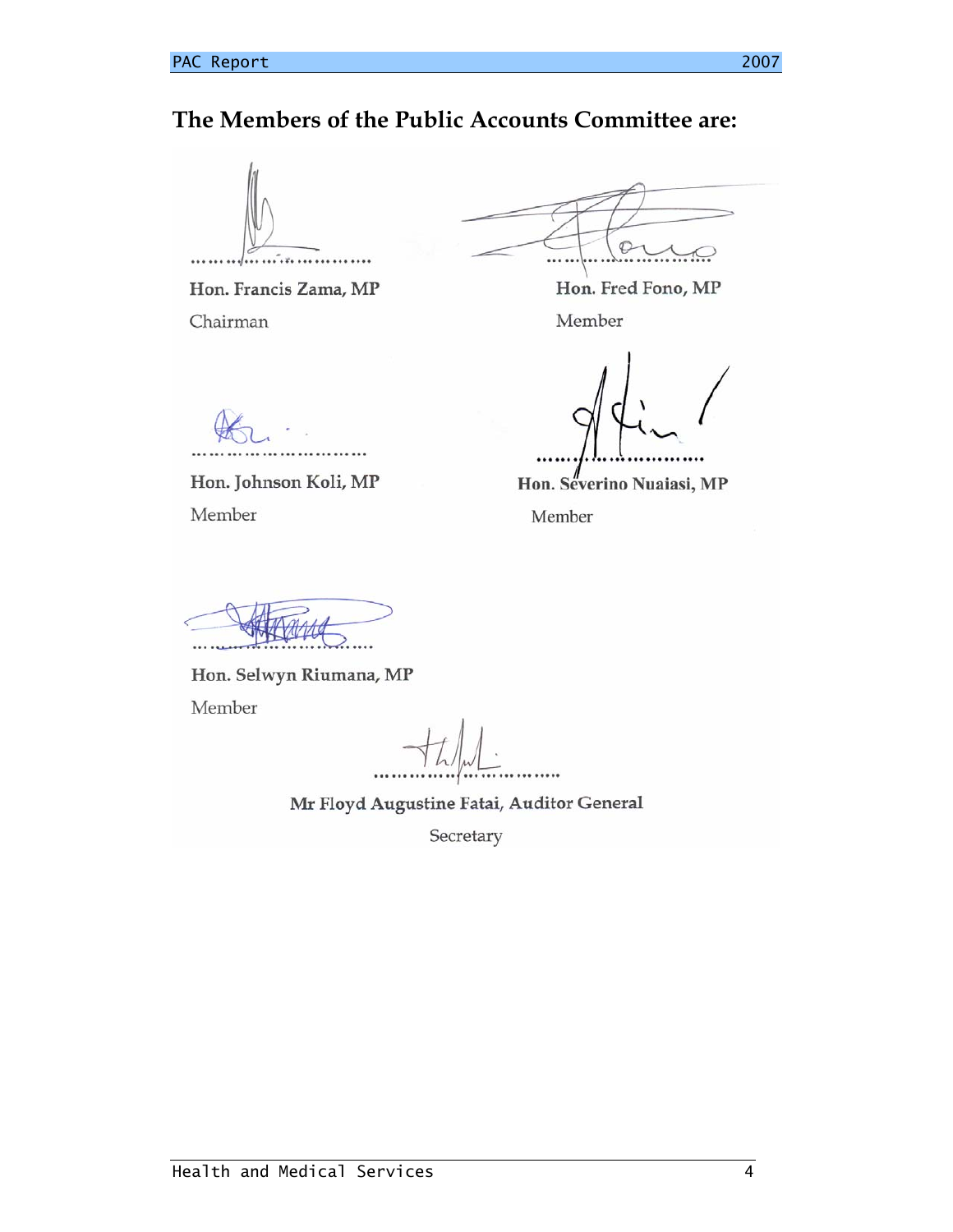# **REPORT OF THE PUBLIC ACCOUNTS COMMITTEE ON ITS EXAMINATION OF THE AUDITOR GENERAL'S AUDIT REPORTS ON THE MINISTRY OF HEALTH AND MEDICAL SERVICES**

### **Executive Summary**

The Public Accounts Committee (PAC or the Committee) considered two Reports of the Auditor General into the Ministry of Health. The first was the Special Audit Report into the Affairs of the Ministry of Health and Medical Services and the second into the Affairs of the National Referral Hospital. Both Reports were tabled in Parliament in October 2006.

The Committee notes that both Reports identified a significant number of serious shortcomings in the Ministry's administration and in particular the following common issues were identified:

- Widespread non compliance with the Public Finance and Audit Act, Financial Instructions and General Orders;
- Serious breakdowns in critical management and accounting systems and procedural controls;
- General lack of adequate and proper records;
- Corrupt officials using positions of influence to assist family and friends to gain from their positions;
- Significant losses through poor management, corruption and fraud;
- Conflicts of interest not declared;
- Uncollected revenue due to poor operating systems and controls with inadequate monitoring;
- Inappropriate action for recovery of overpayments;
- Lack of action by authorities to pursue suspected criminal activity; and
- Lack of overall monitoring by senior management to enable issues to be addressed internally.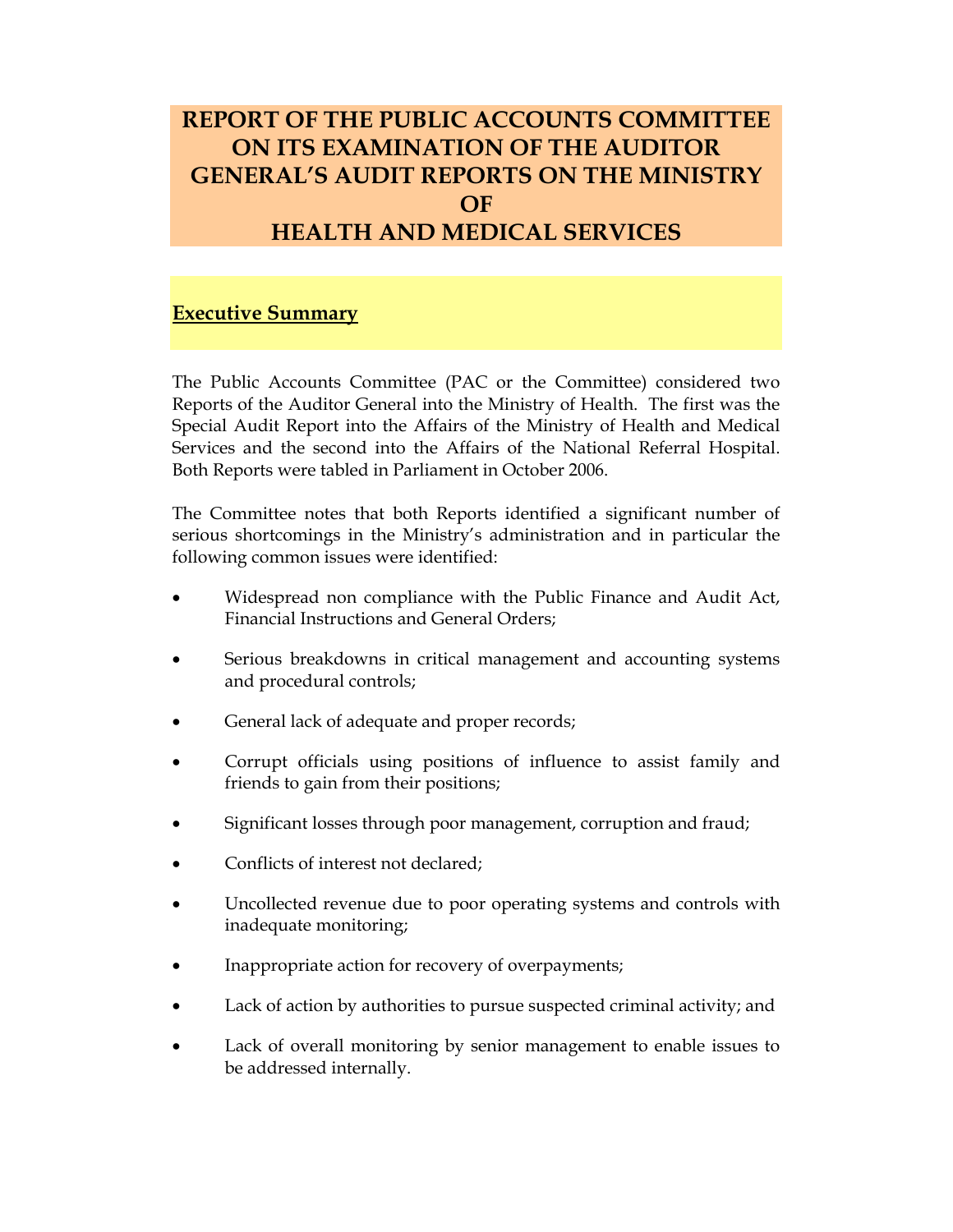The first Report into the Ministry of Health and Medical Services contains 44 recommendations. The main issue of a medical nature related to the inadequate stock management at the National Medical Store for pharmaceutical supplies. Otherwise the main findings identified the general lack of proper standard controls across all facets of the Ministry's operations including receipting, procurement, trust fund arrangements, asset management and payroll.

In respect to the second Report into the National Referral Hospital the Auditor General made 118 Recommendations. This audit represented a thorough review of all facets of the Hospital's operation in the form of a performance audit. In addition to the significant number of standard control breakdowns and inappropriate processes, other major findings noted included fraudulent practices in the catering and patient travel areas, and inadequate procedures in the control over pharmaceutical supplies.

The Committee held hearings on 23 and 24 November 2006 at which the two relevant Permanent Secretaries of the Ministry, Dr. Ceryl Pitakaka, Permanent Secretary, Ministry of Health and Medical Services and Dr. George Malefoasi, Permanent Secretary for Review and Restructure of Health Delivery System, appeared before the Committee and answered questions accompanied by Mr Len Bayliss, Financial Management Advisor to the Ministry.

In terms of the operation of the Public Accounts Committee it is important to note that, unlike previous hearings of the PAC, the Committee resolved to hold all proceedings in public. As a consequence there was considerable media interest in the issues before the Committee and the evidence taken from the witnesses.

The Permanent Secretaries also assisted the work of the Committee by providing it with a detailed briefing on progress against an Action Plan, which indicated what action the Ministry had taken or proposed to take against each of the recommendations of the Auditor General's Report.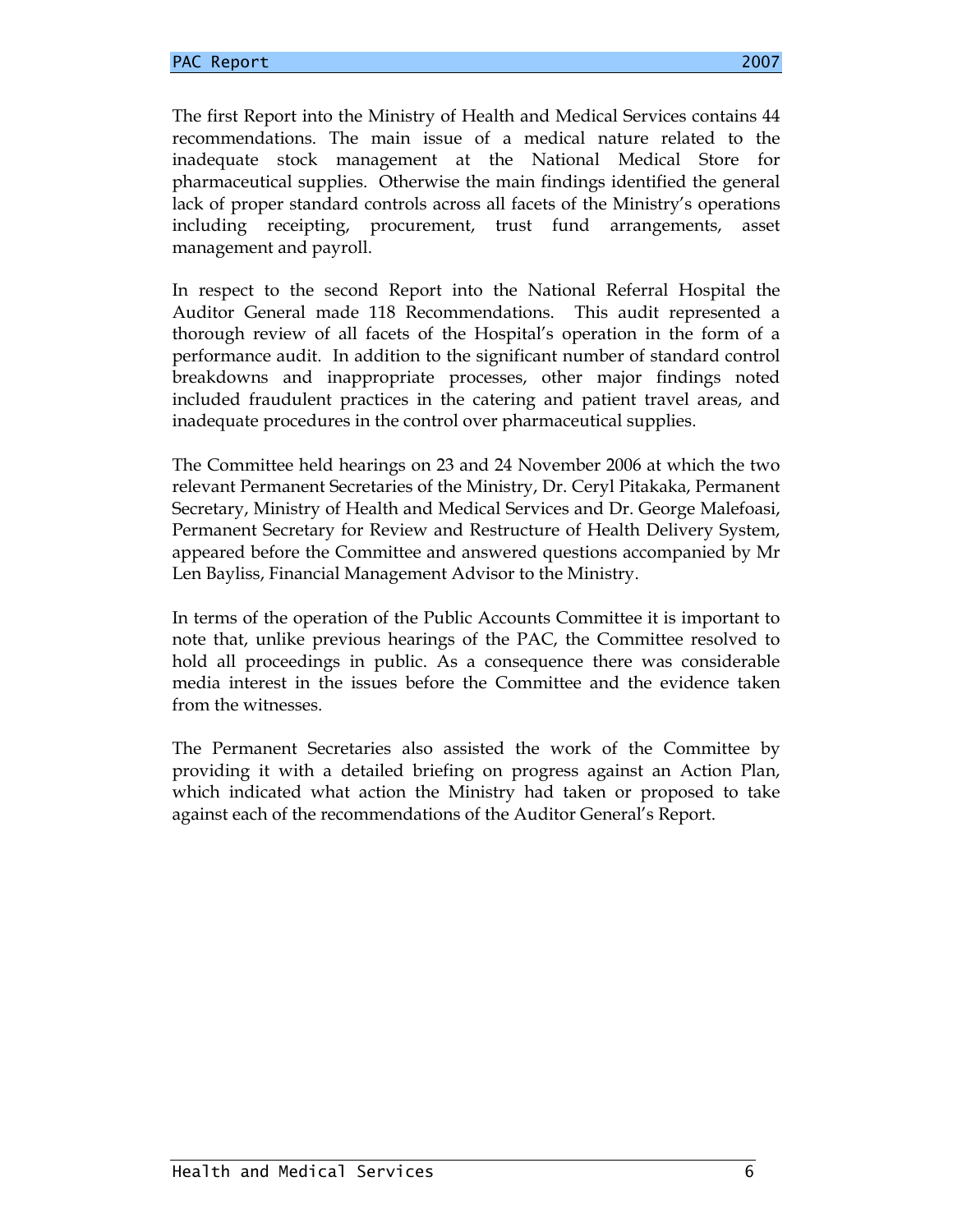### **REPORT INTO THE MINISTRY OF HEALTH AND MEDICAL SERVICES**

### **Asset Management**

The Committee was particularly concerned that the Auditor General had found a total lack of comprehensive procedures and internal control practices over Ministry assets, as well as totally inadequate systems in place to afford proper controls over the physical and financial recording of assets.

The Committee was informed by the Auditor General that this problem was certainly not isolated to the Ministry of Health and Medical Services, but was a critical problem across the whole Public Sector requiring an urgent whole of government response coordinated by the Ministry of Finance.

The Permanent Secretaries highlighted to the Committee that necessary steps are being taken by the Ministry to ensure that assets are accounted for and managed effectively. For instance;

- the establishment of a proper asset register and asset management system,
- the establishment of an asset identification system., and
- implementing disposal procedures which are in line with Financial Instructions 606.

### **Internal Audit**

The Committee also investigated the lack of internal audit procedures to enable management to get early warning of any breakdown in fundamental controls. It is apparent to the Committee that until the OAG audits were undertaken the Ministry was not in a position to detect or assess levels of misconduct and abuse of proper procedures or corrupt actions by public officials. The Committee was informed that within government Departments there was an acute shortage of suitably qualified and experienced internal auditors. Both Permanent Secretaries informed the Committee that the Ministry was taking the matter seriously and as a result, in order to strengthen the control systems the Ministry has:

- Addressed suspected fraudulent payments and other irregularities and referred certain matters to the Royal Solomon Islands Police for investigation with a further follow up referral on 10 January 2007.
- Produced an action plan which will allow stakeholders and management alike to get a regular update on the Ministry's performance, as well as allow the Committee to further monitor and evaluate when necessary.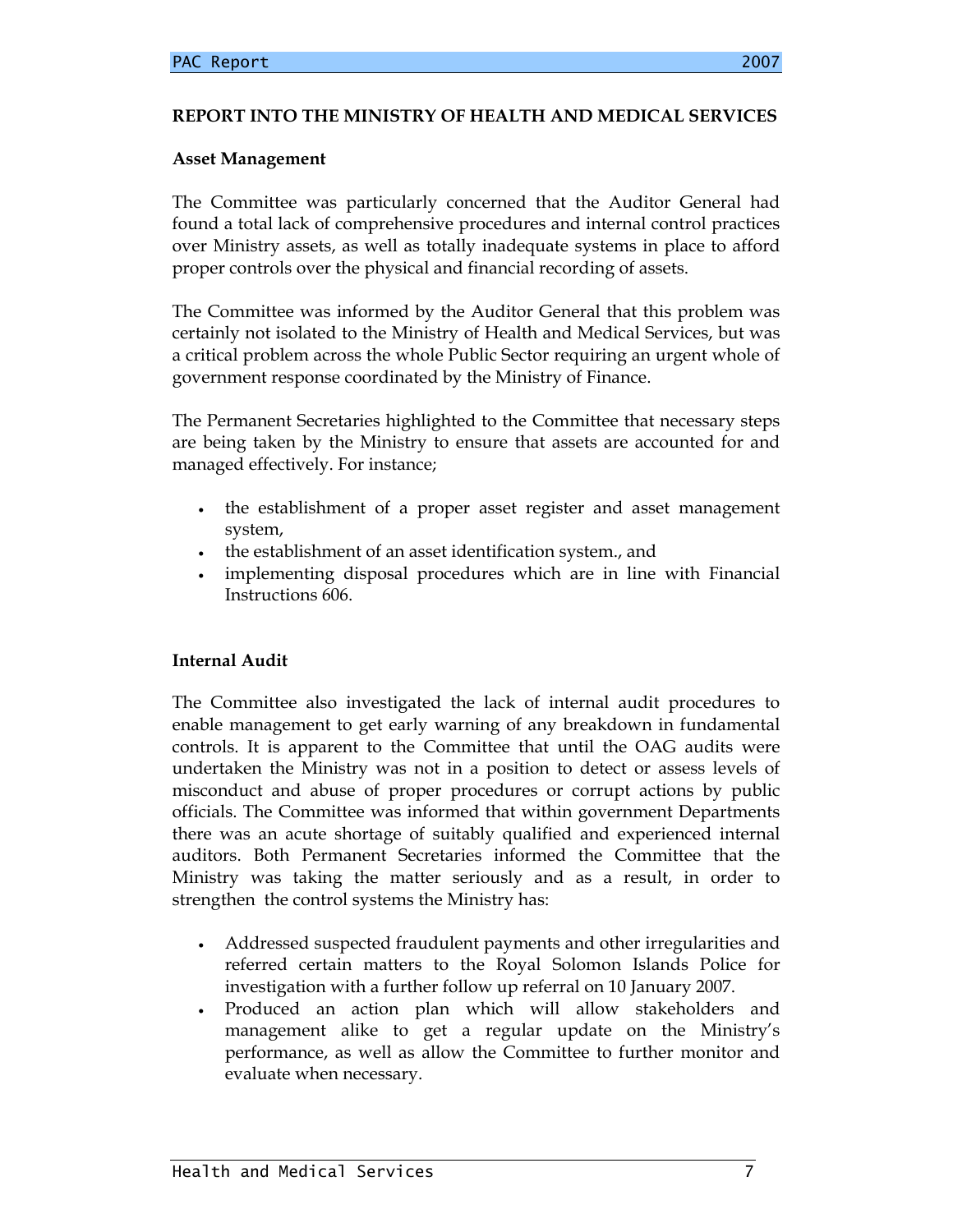- Implemented control mechanisms such as ensuring that the accounting management will work more closely with the departments and respective divisions, which in turn will ensure that effective processes are followed.
- Conducted a review of the Ministry's operating accounts and arrangements are underway to close five major operating accounts to prevent fraudulent duplicate payments.

The Committee believes that the Government must act promptly to implement proper asset management controls and develop and strengthen the internal audit capacity across the public service to ensure that public resources and funds are used for public good.

### **Payroll Processing**

The Committee noted the numerous problems associated with the Ministry's payroll processing and in particular the lack of adequate procedures over the employment and termination of staff. Again the Committee acknowledged that these were core system problems requiring central direction and support from the Ministry of Finance. The Committee noted, however, that a new system had been implemented within the Ministry of Health which should address some of these issues. In response the Permanent Secretaries:

- Acknowledged the fact that the Ministry is facing payroll internal control issues and advised that officials have been directed to follow due process and work closely with the payroll office of the Ministry of Finance.
- Noted that progress has been made to establish a system which properly accounts for staff through a Human Resource program (WinHR) which also provides reports on staff data.

### **The Ministry's Action Plan**

The Public Accounts Committee commends the Action Plan developed by the Ministry and acknowledges that this document provided a sound basis for the many outstanding issues to be monitored to ensure all issues raised in the Audit Reports are suitably actioned. The Committee requested a regular update from the Ministry to ensure progress is monitored by the Ministry.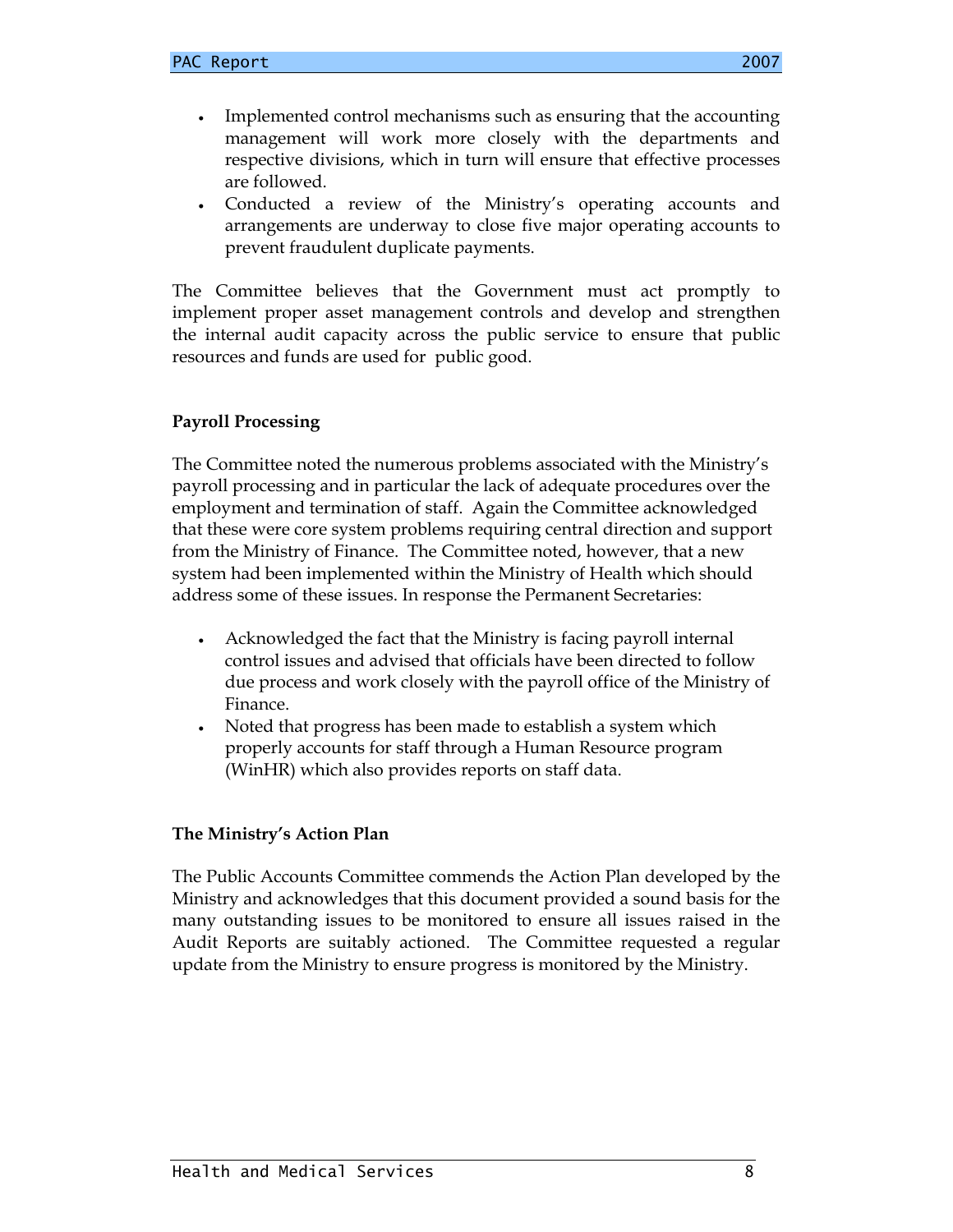### **Departmental Resources**

The Committee is concerned about the level of resources within the Ministry to enable it to provide one of most essential services to the people of Solomon Islands. The Committee was advised that resources were inadequate in the Administrative area and certain other senior medical positions would not be finalized until 2008.

In these terms the Committee notes that the general quality and standard of medical facilities within Solomon Islands continues to present a major challenge for government. The Permanent Secretaries advised the Committee that they took this issue very seriously and as a result:

- Positive steps have been taken to employ specialist staff whose sole purpose is to address the resource issues; and
- The Ministry is continuously building up its resource base and providing an environment whereby ministry objectives and operation plans are consistent and effectively managed.

#### **Recommendation**

**1.** The Committee recommends that as a matter of priority the Government devise whole of government solutions and procedures for the recording of assets, provision of internal audit and payroll processing.

**2**. The Committee recommends that the Ministry provide an updated Action Plan to the PAC on a quarterly basis until all matters have been satisfactorily addressed.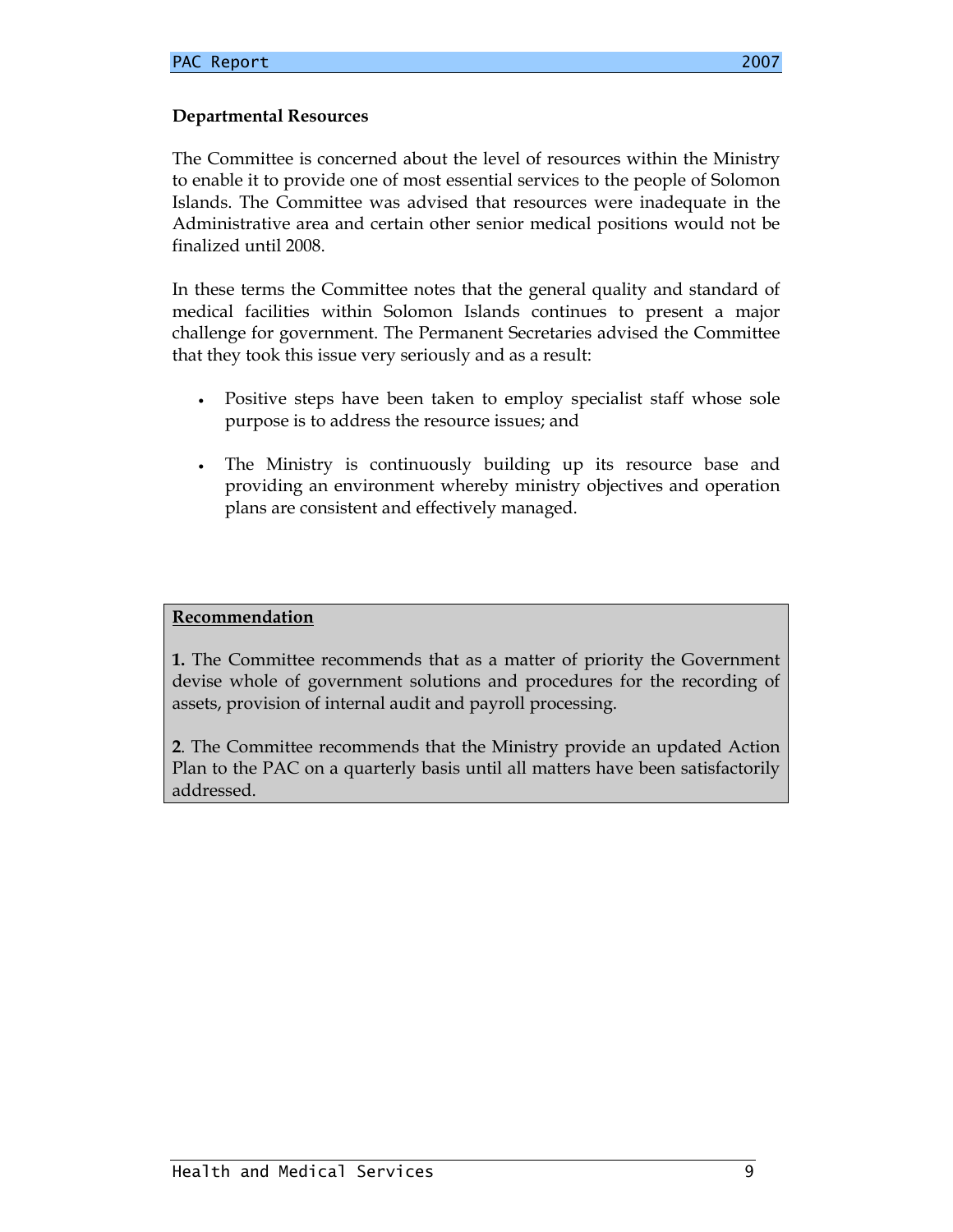### **NATIONAL REFERRAL HOSPITAL**

The Committee considered the issues identified by the Auditor General in relation to the administration of the National Referral Hospital. Again, in response to the Auditor General's report, senior officials of the department tabled an Action Plan for the National Referral Hospital that addressed each of the reports recommendations.

### **Schedule of Fees**

The Committee noted that while the majority of services were provided to patients at no charge the Ministry did provide certain services for which costs were intended to be recovered. The current schedule of fees for such services was out of date and bore little relationship to the costs of supplying such services. It was noted that the process for recovering such fees particularly for non residents and temporary residents were totally unsatisfactory.

The Committee was briefed on the Ministry's acute shortage of adequate hospital facilities and expressed concerns about the inability to provide suitable private facilities. To this effect, the Committee was advised by the Permanent Secretary of the Ministry that consideration is being given to proposed revisions to the schedule which will better reflect the costs of service provision, however any proposal to increase costs will be subject to Cabinet approval.

### **Patients' Travel**

The Committee was also briefed on major problems associated with the provision of reimbursements for patients travel costs to receive medical treatment. These costs are to a large extent driven by a number of factors including; the geographical divergent nature of the country, the limited transport facilities available to patients and the fact that many patients had limited access to cash. These factors had contributed to poor administration which in turn had facilitated travel cost abuse and fraud.

In regards to this, the Action Plan proposes the implementation of a Travel Fee Schedule as well as centralization of the disbursement of travel payments possibly with the new hospital cashier.

### **Catering**

The Committee was most concerned to ensure that appropriate management action has been taken on the many significant suspected fraudulent activities identified in the Report. Many of these matters were alarming and demonstrated that catering activities and purchases of foodstuffs for the Hospital were proceeding completely without proper controls.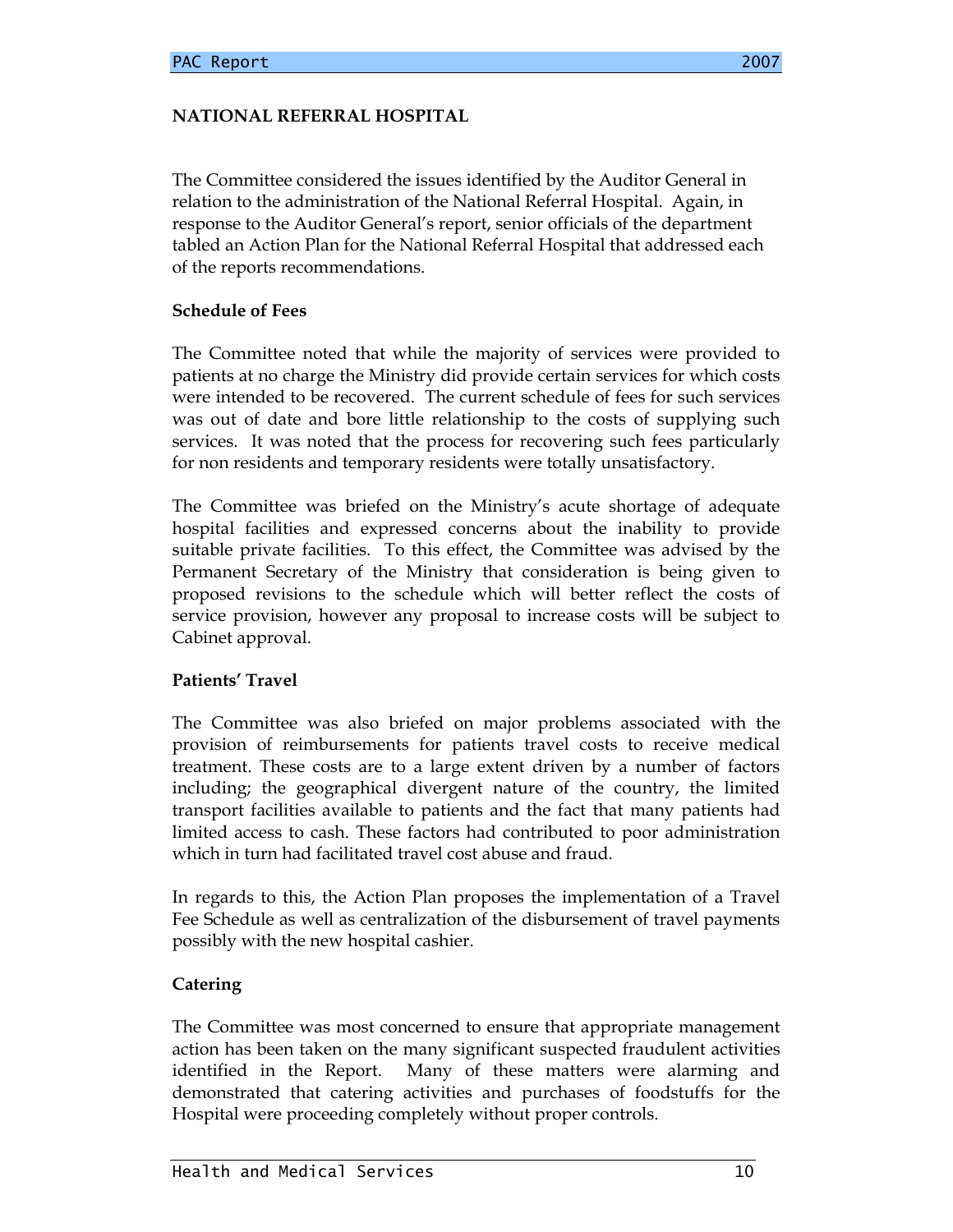The Committee notes that fraudulent activities exposed in the report have been referred to the Police for further investigation and that a tender process has been trialed to ensure that suppliers of goods adhere to approved procedures and that replacement of suppliers occurs through the proper tender evaluation process.

### **Pharmaceutical Supplies**

The PAC is very concerned over the significant number of issues raised over the control and issue of pharmaceutical drugs. It was recommended that stock requirements be evaluated and consultations be undertaken with the National Medical Supplies to ensure that drugs are purchased, stored and replenished in a proper and timely fashion.

The permanent Secretaries identified that a new computerized stock control system - M Supply, has been implemented by the Ministry which should assist in the control over such items as well as draft procedures developed to ensure proper records exist for expired drugs.

### **The Ministry's Action Plan**

As previously indicated the PAC is very impressed by the comprehensive Action Plan provided by the Ministry. The Committee acknowledges that this plan provides a sound basis for addressing the many outstanding issues raised in the Auditor General's reports.

The Committee requested a regular update from the Ministry in order that it may monitor progress by the Ministry in addressing these crucial issues in a timely fashion.

### **Recommendations 3 & 4**

3. That the Ministry immediately improve procedures to address and prevent the suspected fraudulent activities in the areas of hospital catering and patient travel.

4. That the Ministry provide an updated Action Plan to the PAC on a quarterly basis until all matters have been satisfactorily addressed.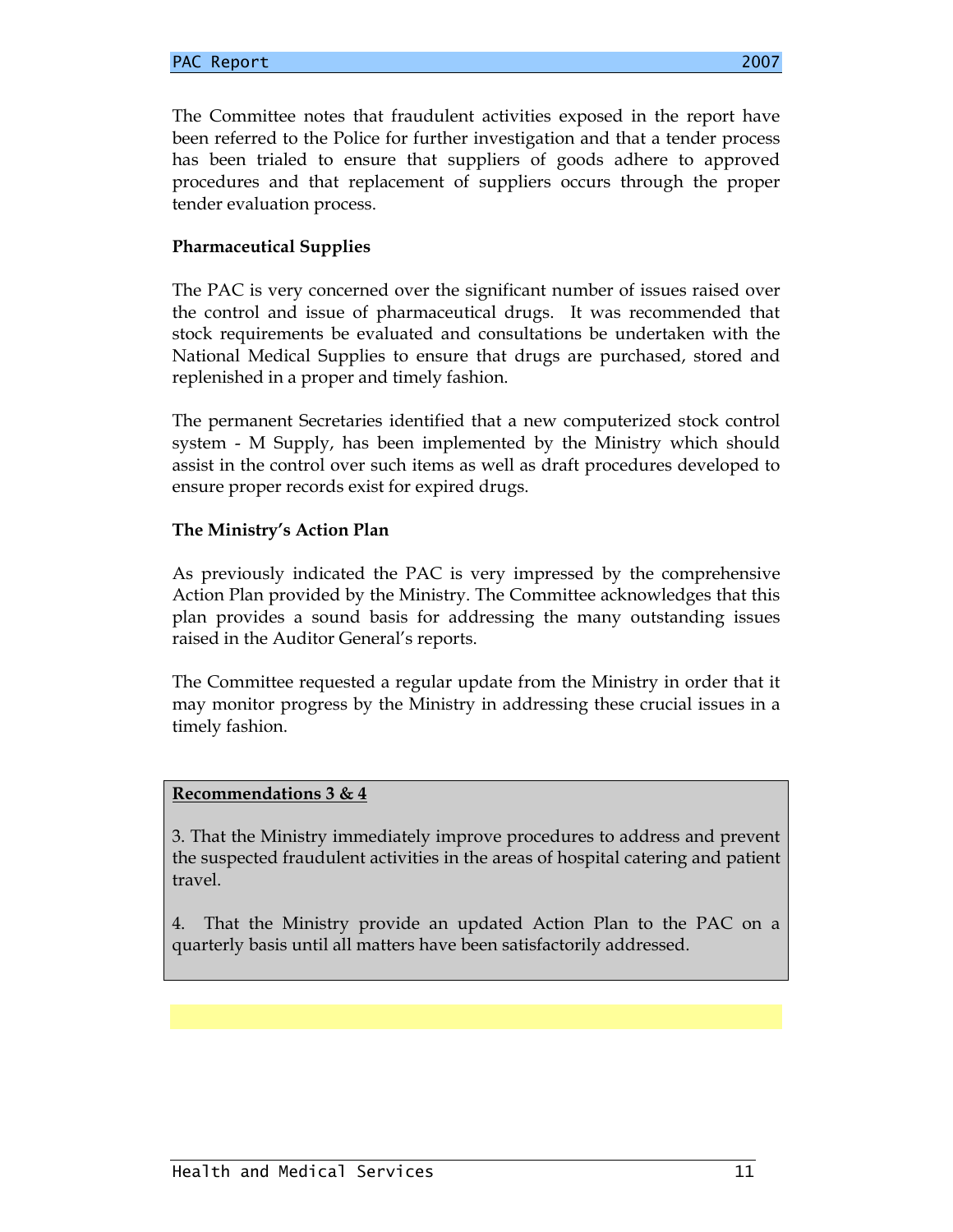### **Conclusion**

The report of the Auditor-General highlighted many shortcomings in the Ministry of Health and Medical Services. The PAC acknowledges and is most impressed by the proactive approach of the Ministry in addressing the issues raised by the Auditor General via the Ministry's action plan. The Committee also wishes to place on record and acknowledge the positive way the Permanent Secretaries prepared for the hearing and came to it well prepared and ready to address and engage with the Committee on the issues before it. The Committee is hopeful that other Ministries will also follow this path when called to appear before it.

The Committee wishes to emphasise, however, that it proposes to monitor and be regularly updated on progress by the Ministry in implementing the Action Plan. In addition the Office of the Auditor General will be requested to perform a follow up audit in 2007-08 to appraise the extent and effectiveness of the remedial action.

The PAC believes that the nature and financial implications of the issues considered by the Committee are adversely impacting on the governments capacity to deliver an effective health service to the citizens of Solomon Islands. Real and effective changes must be implemented with utmost urgency so that the Solomon Islands people can be assured of having the robust and efficient Public Health system that they desire.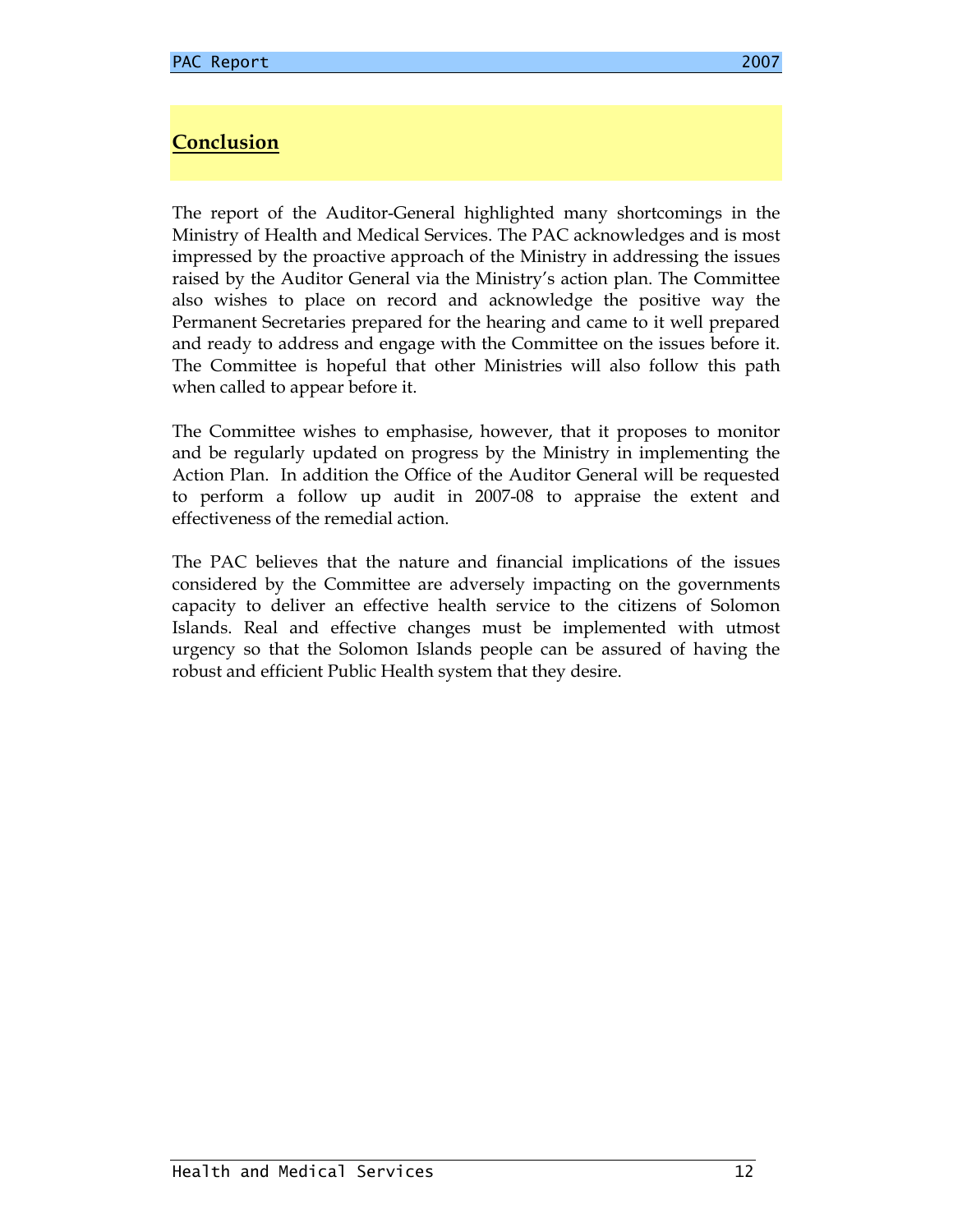## **APPENDIX 1 MINUTES OF PROCEEDINGS**

# **PUBLIC ACCOUNTS COMMITTEE**



## **NATIONAL PARLIAMENT OF SOLOMON ISLANDS**

### **Minutes of Proceedings**

### **Meeting no. 6**

Thursday 23 November, 2006, Parliament House, 9:40am

### **1. Members Present**

 Hon. Francis Zama, (Chair) Hon. Fred Fono Hon. Selwyn Riumana Hon. Johnson Koli

### **Clerk and Secretariat**

 Mr. Augustine Floyd Fatai, Secretary Mr. Warren Cahill, Parliamentary Strengthening Project Mr. Celsus Talifilu, Committee Secretariat Mr. David Kusilifu, Committee Secretariat

 **In-Attendance**  Mr. Eric Muir, Deputy Auditor General Mr. Michael Wyatt, Adviser

### **2. Opening remarks by Chair**

The Hon Francis Zama opened the meeting and welcomed Members and officials to the meeting of the PAC and outlined the important oversight role of the PAC and welcomed the Committee's decision to open the meeting to members of the public and press inline with the Committee's resolve to ensure that information relating to public funds was openly and transparently available to the public.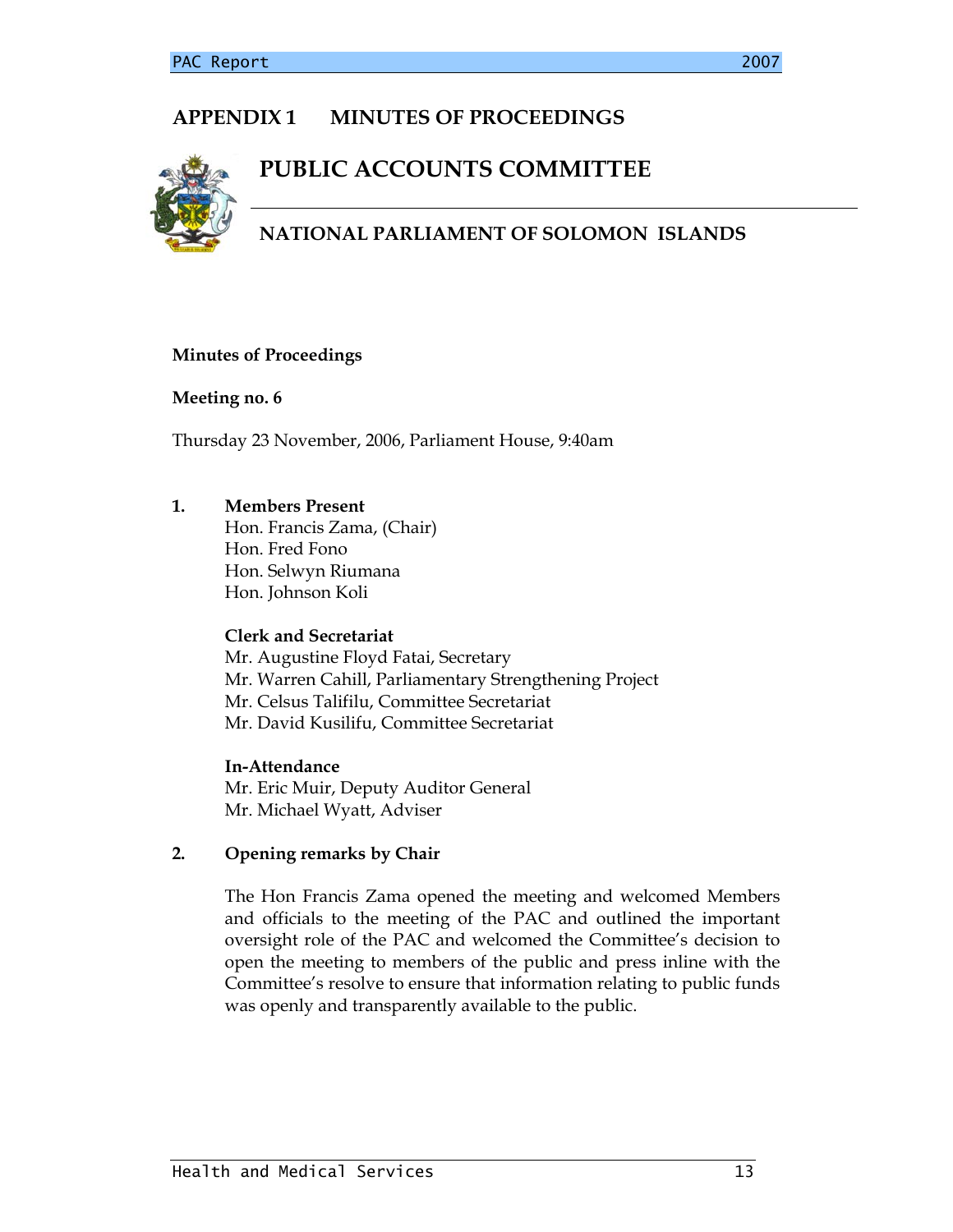### **3. Consideration of the Special Report of the Auditor General into the Affairs of the Ministry of Health and Medical Services**

The Committee heard evidence from the following senior Officers of the Ministry of Health:

- Dr. Ceryl Pitakaka, Permanent Secretary for Ministry of Health & Medical Services.
- Dr George Malefoasi, Permanent Secretary for Special Duties for Ministry of Health and Medical Services.
- Mr. Len Bayliss, Financial Management Adviser, Ministry of Health and Medical Services.

Evidence concluded.

The Committee deliberated.

### **4. Close**

The Committee adjourned at 13.30pm until 9.30am tomorrow.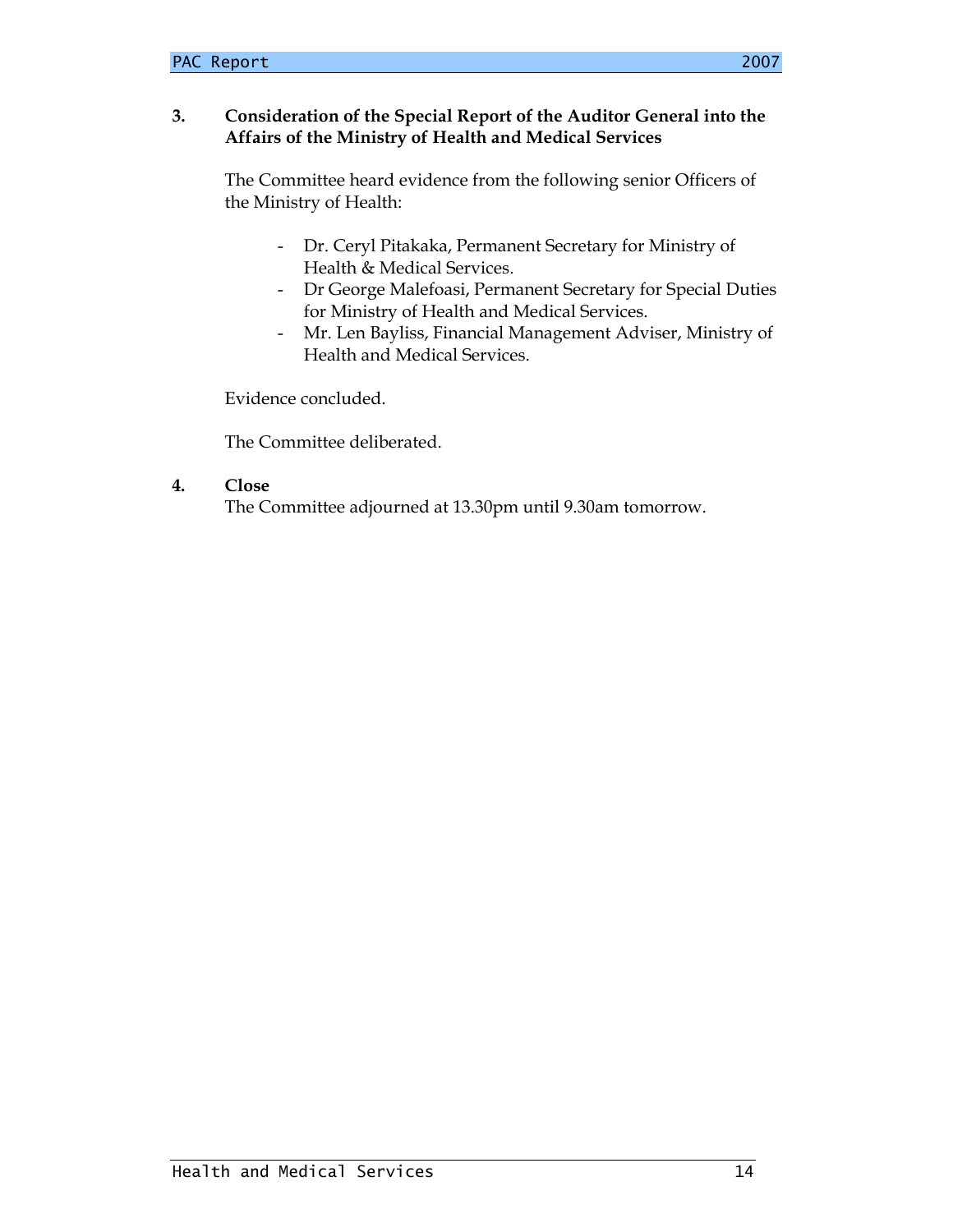

# **PUBLIC ACCOUNTS COMMITTEE**

## **NATIONAL PARLIAMENT OF SOLOMON ISLANDS**

### **Minutes of Proceedings**

### **Meeting no. 7**

Friday 24th November 2006, Parliament House, 9.55 am

### **1. Members Present**

 Hon. Francis Zama, (Chair) Hon. Fred Fono Hon. Selwyn Riumana Hon. Johnson Koli

### **Clerk and Secretariat**

 Mr. Augustine Floyd Fatai, Secretary Mr. Warren Cahill, Parliamentary Strengthening Project Mr. Celsus Talifilu, Committee Secretariat Mr. David Kusilifu, Committee Secretariat

### **In-Attendance**

 Mr. Eric Muir, Deputy Auditor General Mr. Michael Wyatt, Adviser

### **2. Opening Remarks from the Chair**

The Hon Francis Zama opened the meeting and welcomed Members and officials to the continuation meeting of the Committee which was considering the Reports of the Auditor General in the Ministry of Health.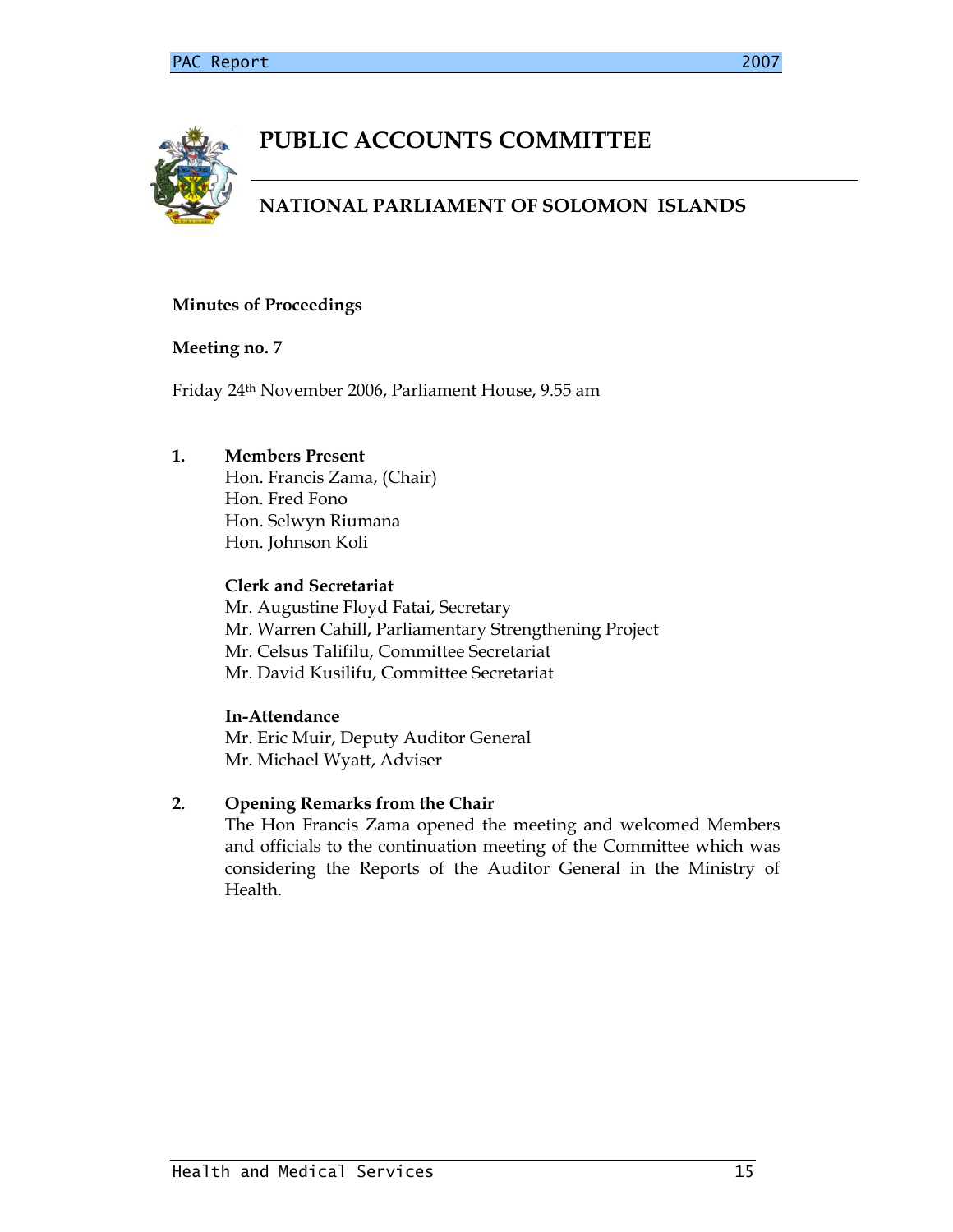The Committee heard evidence from the following senior officials of the Ministry of Health:

- Dr Cyril Pitakaka, Permanent Secretary for Ministry of Health and Medical Services.
- Dr George Malefoasi, Permanent Secretary for Special Duties, Ministry of Health and Medical Services.
- Mr. Len Bayliss, Financial Management Adviser, Ministry of Health and Medical Services.
- Mr. Peter Tamana, Chief Accountant, Ministry of Health and Medical Services.
- Mr. Raymond Suinao, Chief Executive Officer, National Referral Hospital.

Evidence concluded.

The Committee deliberated.

### **4. Close**

The Committee concluded the meeting at 12.25pm to 11 December, 2006 at a time to be determined.